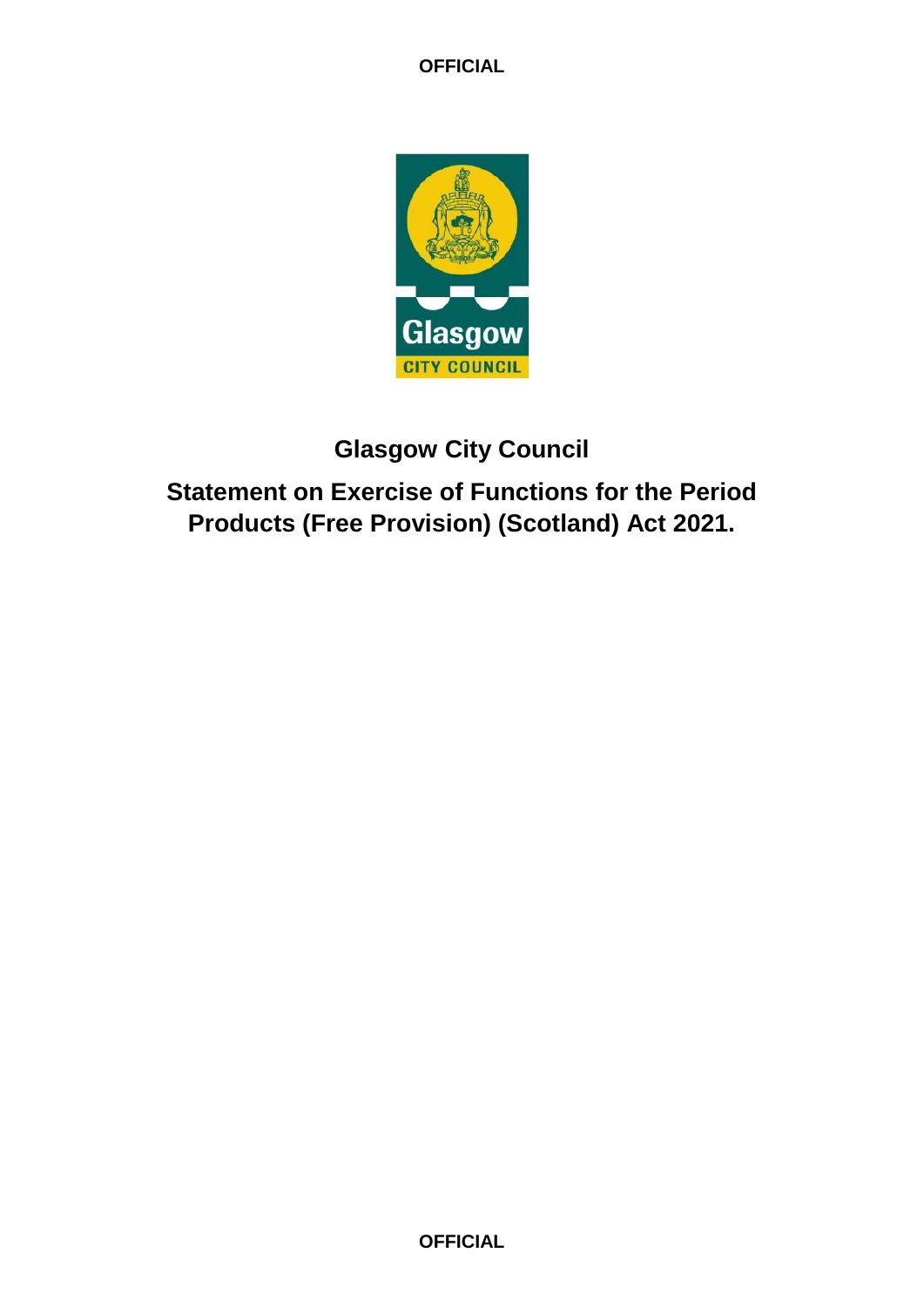## **Table of Contents**

| 5. Education Establishment Provision  Page 5 |  |
|----------------------------------------------|--|
|                                              |  |
|                                              |  |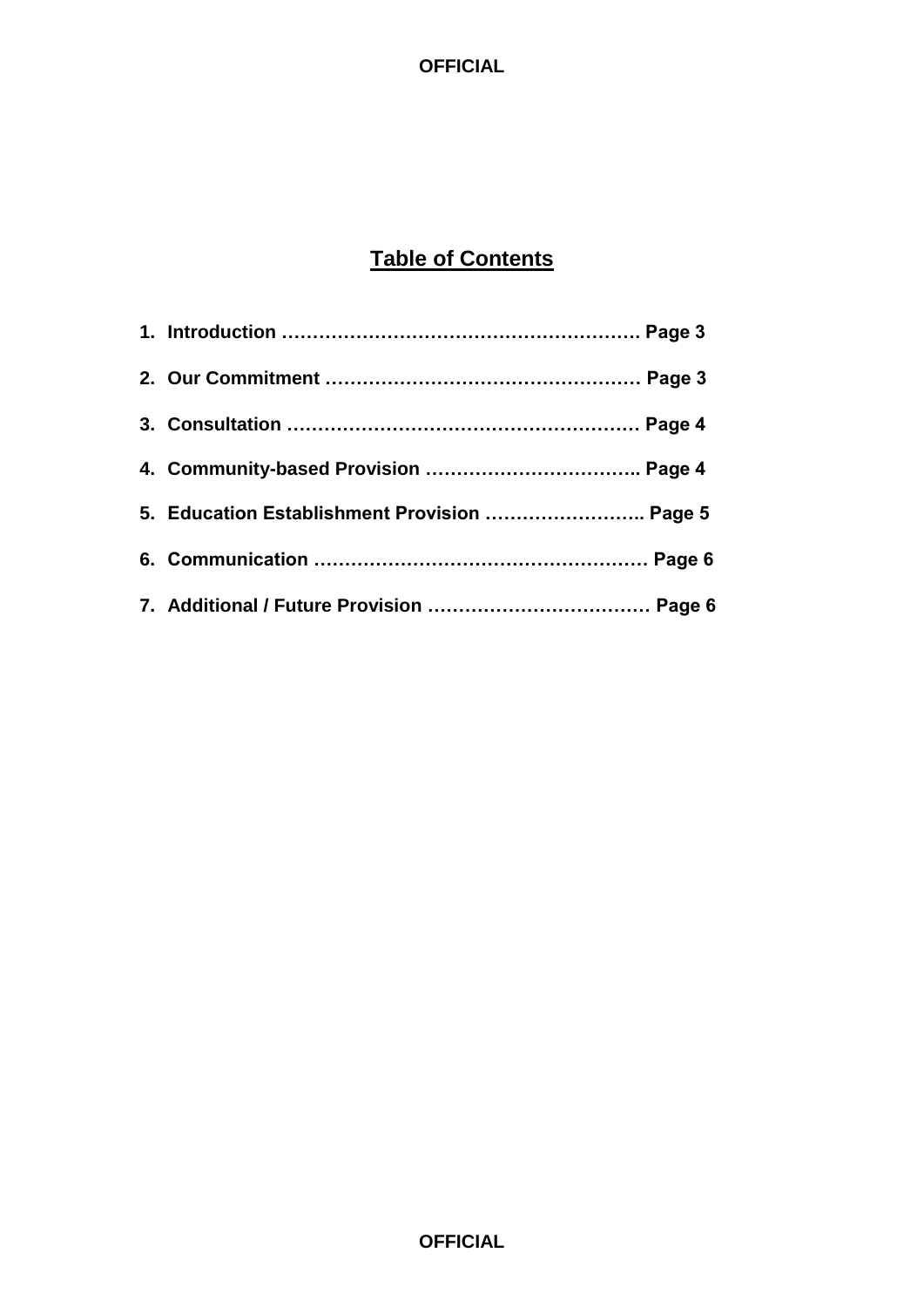## **1. Introduction**

- **1.1** The Period Products (Free Provision) (Scotland) Act 2021 was passed by the Scottish Parliament on 24<sup>th</sup> November 2020 and gained royal assent on 12<sup>th</sup> January 2021. It is the world's first legislation to support the provision of free products for those who menstruate.
- **1.2** The Act requires Local Authorities to provide period products free of charge to anyone who needs them. There should be a reasonable choice of products which are easily obtained in a way that respects a person's dignity. Products should be provided in all Local Authority run education establishments, community venues and in publicly accessible workspaces.
- **1.3** Local Authorities are required to produce and communicate a Statement on Exercise of Functions to summarise the arrangements in place to meet the legal duties, which includes carrying out 1 or more public consultation(s).
- **1.4** This statement sets out Glasgow City Council's commitment to free product provision and details current and future provision in education facilities and the wider community.

### **2. Our Commitment**

**2.1** Glasgow City Council is committed to the provision of free products for those who may need to access them. Provision is to be made available for Glasgow's citizens and visitors to the city for work or leisure. Scottish Government funding has been made available to facilitate this provision.

"Glasgow has been at the forefront of the huge change in the way that periods are discussed and delivering on period dignity. From providing free period products in schools back in 2017 to extending that access across council and community buildings, we've made a massive difference to the lives of girls, women and everyone who menstruates."

– Leader of the Council, Councillor Susan Aitken

#### **2.2** We will ensure that:

- All products are free of charge and easy to obtain;
- A reasonable choice of both single use and reusable products are offered;
- Provision will be available in the community, as well as in GCC run Education facilities;
- Due consideration is given to respect and dignity in our approach;
- Due consideration is given to those who may face additional barriers, including those who are BME, LGBTQ, disabled, homeless, victims of domestic abuse etc;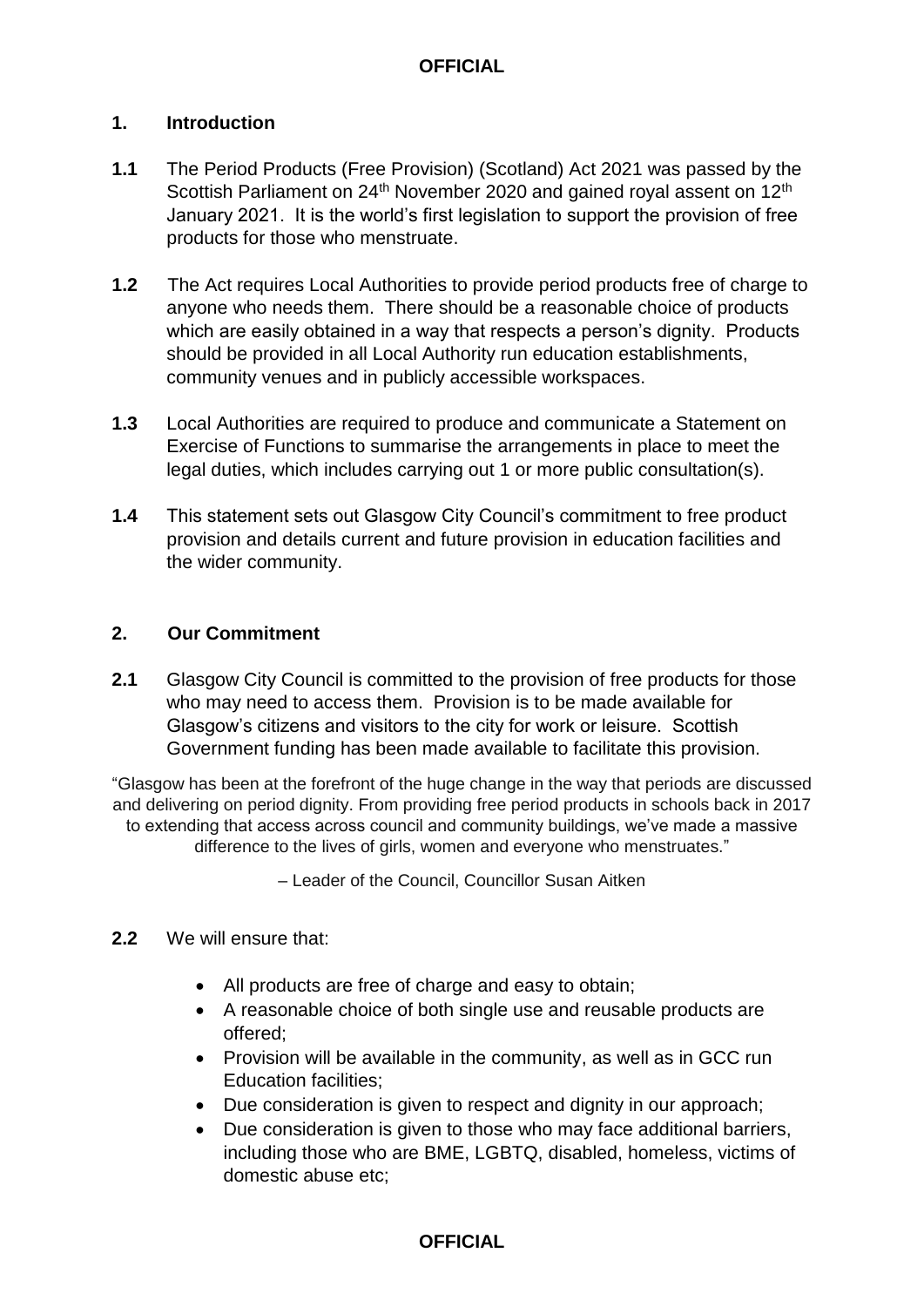- Public consultation(s) and community engagement is carried out to inform our provision;
- What products are available and where these can be accessed is communicated efficiently to our citizens; and
- Provision will be regularly monitored and reviewed.

## **3. Consultation**

- **3.1** A public consultation was launched in January 2021 and concluded 5 weeks later in February 2021. There were 3 separate surveys to allow us to capture the views of school pupils, organisations and the general public. In total, there were 2,642 responses to the consultation.
- **3.2** The consultation was open to any member of the public regardless of gender, age or menstruating status. We particularly sought views from those who met the following criteria:
	- Those currently using sanitary products.
	- Those who will use sanitary products in the future.
	- Those who may collect sanitary products on behalf of others
- **3.3** The consultation covered:
	- Awareness of free product availability
	- Types of products currently used
	- Types of products wanted
	- Venues/buildings where people would like products
	- Locations within venues/buildings where people would like products
	- Feelings towards accessing free products
	- Obtaining products on behalf of others
- **3.4** The findings of the consultation have been used to shape Glasgow City Council's provision. The report detailing the findings is attached to this statement as appendix 1.

## **4. Community-based Provision**

- **4.1** Glasgow City Council is partnered with Simon Community Scotland to provide free products in the community. Products are supplied by the social enterprise Hey Girls.
- **4.2** Period Friendly Points (PFPs) have been established in more than 100 locations across the city. PFPs are stocked by SCS volunteers and include libraries, museums, sports centres and community hubs, as well as some

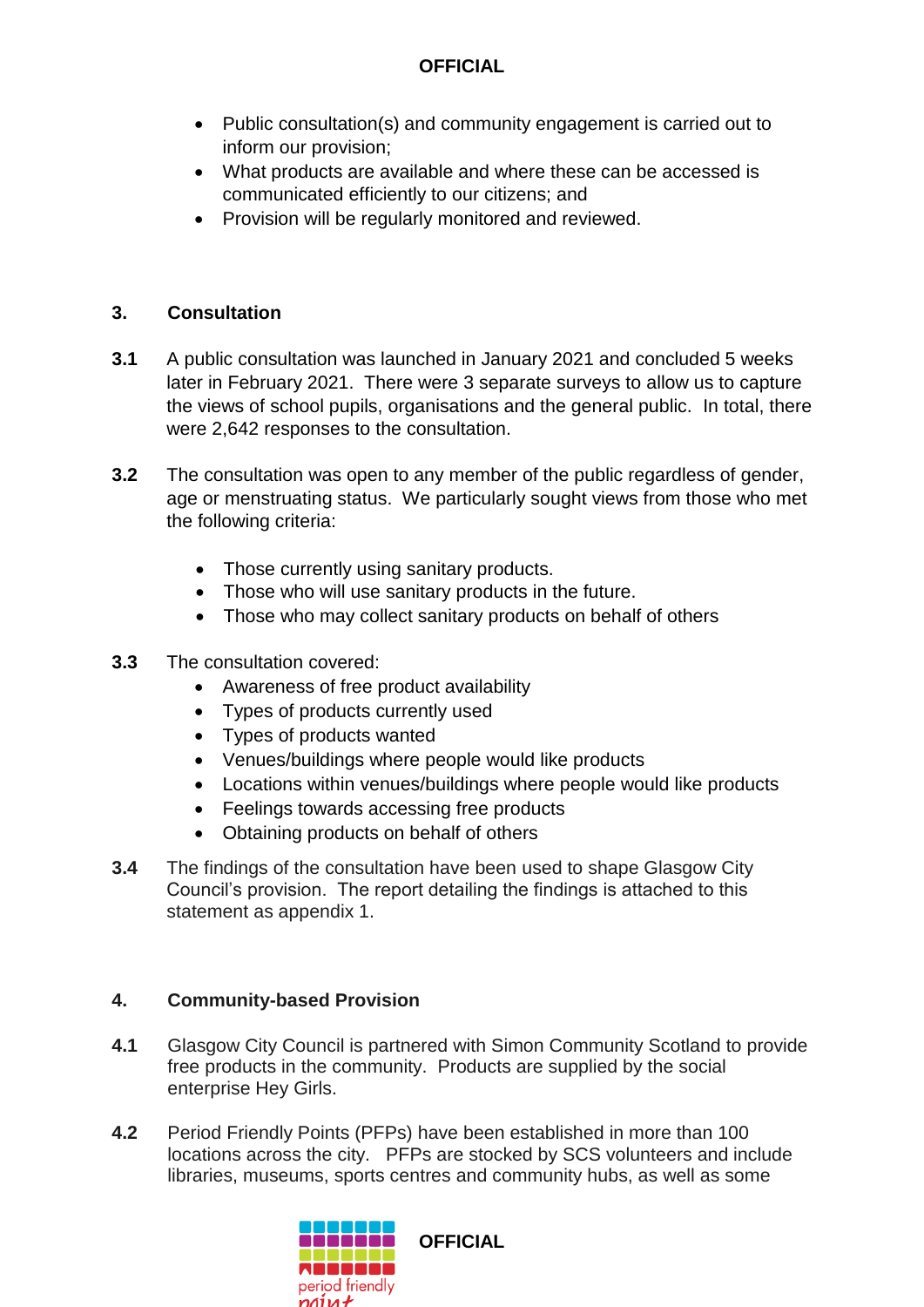local police stations and Health and Social Care buildings. Just look for the PFP logo

- **4.3** Products available include single use pads and tampons in various sizes/ absorbencies to accommodate differing needs and preferences. In some venues, reusable items such as period pants, period cups and reusable pads are available. The type of products available will be regularly reviewed to meet the needs and wants of the community.
- **4.4** Products are available for collection by anyone who needs them, or by anyone collecting on behalf of another person. Products will normally be available within toilet facilities of a building, unless otherwise stated. Those who wish to access products can do so without having to ask a member of staff and in a way that respects their dignity. A person may access as many products as required.
- **4.5** Information on stocked venues can be accessed via the PickUpMyPeriod App. PickupMyPeriod allows users to enter a postcode or location to see where free period products are available in their area. Users can filter what products are available, check building opening hours and also access a wide range of advice and support on various topics including health and wellbeing, financial support, domestic abuse and addiction support.

The app can be downloaded via these links:

For Android: <https://play.google.com/store/apps/details?id=com.myperiodapp> For Apple: <https://apps.apple.com/gb/app/pickupmyperiod/id1500403938>

## **5. Education Facilities Provision**

- **5.1** Glasgow City Council will provide free products in all primary and secondary school establishments for which the local authority is the education provider.
- **5.2** Products will be available in a way which respects the dignity of the pupil and can be accessed without having to ask a teacher.
- **5.3** Products will be available during term time in at least one building of the school which is normally used by pupils. For most schools, products will be located within in the toilet facilities. Other schools may have products available in multiple locations.